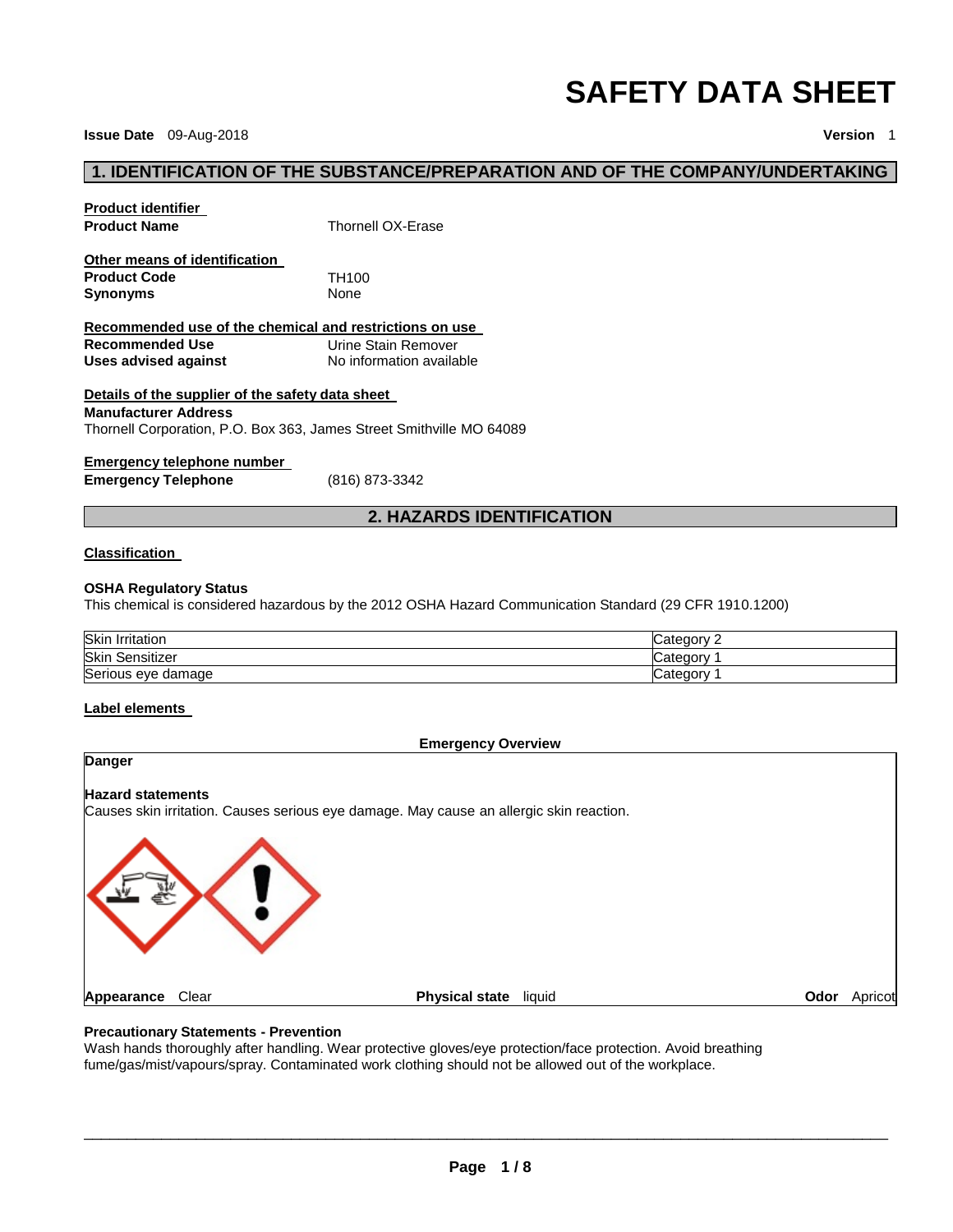#### **Precautionary Statements - Response**

IF ON SKIN: Wash with plenty of water and soap. Specific treatment (see First AID Section on the SDS). Take off contaminated clothing and wash before reuse. If skin irritation or a rash occurs: Get medical advice/attention. IF IN EYES: Rinse cautiously with water for several minutes. Remove contact lenses if present and easy to do – continue rinsing. Immediately call a POISON CENTER or doctor/physician.

\_\_\_\_\_\_\_\_\_\_\_\_\_\_\_\_\_\_\_\_\_\_\_\_\_\_\_\_\_\_\_\_\_\_\_\_\_\_\_\_\_\_\_\_\_\_\_\_\_\_\_\_\_\_\_\_\_\_\_\_\_\_\_\_\_\_\_\_\_\_\_\_\_\_\_\_\_\_\_\_\_\_\_\_\_\_\_\_\_\_\_\_\_

**Precautionary Statements - Storage**

N/A

#### **Precautionary Statements - Disposal**

Dispose of container and contents in accordance with national/local regulations.

#### **Hazards not otherwise classified (HNOC)**

**Other Information** 

• Toxic to aquatic life with long lasting effects<br>Unknown Acute Toxicity % of t % of the mixture consists of ingredient(s) of unknown toxicity

#### **3. COMPOSITION/INFORMATION ON INGREDIENTS**

| Chemica<br><b>Name</b><br>. ан | . .<br>CA.<br>` No.                  | Weight-% | ™rad⊾<br>Secret |
|--------------------------------|--------------------------------------|----------|-----------------|
| Peroxide<br>⊣∨dr<br>naer       | —— <b>—</b><br>-хл.<br>--<br>$\cdot$ | ເບ       |                 |

\*The exact percentage (concentration) of composition has been withheld as a trade secret.

# **4. FIRST AID MEASURES**

#### **First aid measures**

| Eye contact                                                 | Rinse thoroughly with plenty of water for at least 15 minutes, lifting lower and upper eyelids.<br>Consult a physician. |  |
|-------------------------------------------------------------|-------------------------------------------------------------------------------------------------------------------------|--|
| <b>Skin Contact</b>                                         | Rinse with clear water.                                                                                                 |  |
| <b>Inhalation</b>                                           | Remove to fresh air. If breathing does not return to normal, seek medical attention.                                    |  |
| <b>Ingestion</b>                                            | Immediately drink large quantities of water. Get medical attention. Do not induce vomiting.                             |  |
| Most important symptoms and effects, both acute and delayed |                                                                                                                         |  |

**Symptoms** No information available.

#### **Indication of any immediate medical attention and special treatment needed**

**Note to physicians Treat symptomatically.** 

# **5. FIRE-FIGHTING MEASURES**

#### **Suitable extinguishing media**

Dry chemical. Water spray (fog). Carbon dioxide (CO2).

**Unsuitable extinguishing media** Caution: Use of water spray when fighting fire may be inefficient.

#### **Specific hazards arising from the chemical**

Product does not burn but can provide oxygen which can intensify a fire. Toxic fumes may be released.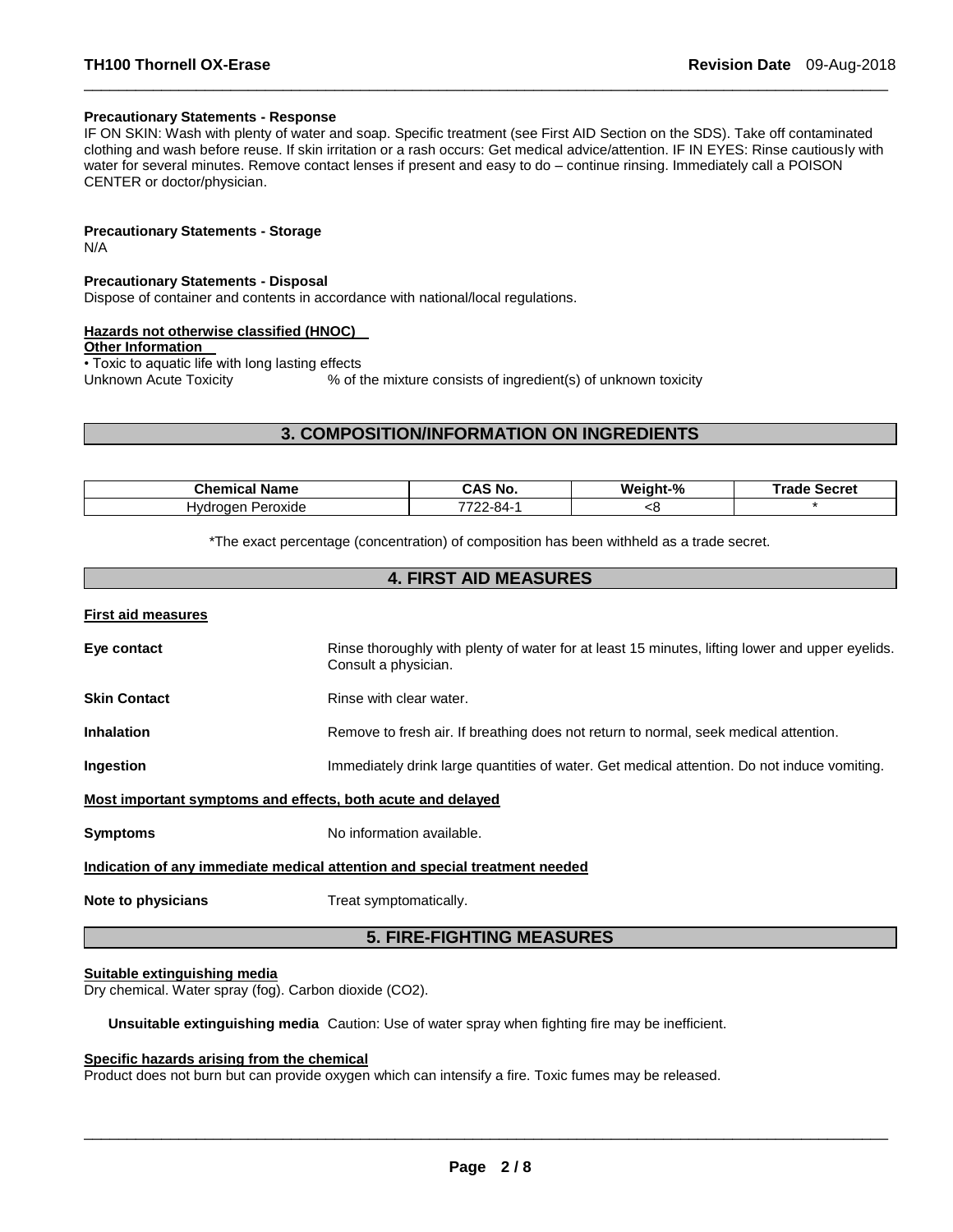#### **Explosion data**

**Sensitivity to Mechanical Impact** None. **Sensitivity to Static Discharge None.** 

#### **Protective equipment and precautions for firefighters**

As in any fire, wear self-contained breathing apparatus pressure-demand, MSHA/NIOSH (approved or equivalent) and full protective gear.

\_\_\_\_\_\_\_\_\_\_\_\_\_\_\_\_\_\_\_\_\_\_\_\_\_\_\_\_\_\_\_\_\_\_\_\_\_\_\_\_\_\_\_\_\_\_\_\_\_\_\_\_\_\_\_\_\_\_\_\_\_\_\_\_\_\_\_\_\_\_\_\_\_\_\_\_\_\_\_\_\_\_\_\_\_\_\_\_\_\_\_\_\_

| <b>6. ACCIDENTAL RELEASE MEASURES</b>                                      |                                                                                |  |  |
|----------------------------------------------------------------------------|--------------------------------------------------------------------------------|--|--|
| <b>Personal precautions, protective equipment and emergency procedures</b> |                                                                                |  |  |
| <b>Personal precautions</b>                                                | Ensure adequate ventilation, especially in confined areas.                     |  |  |
| <b>Environmental precautions</b>                                           |                                                                                |  |  |
| <b>Environmental precautions</b>                                           | See Section 12 for additional ecological information.                          |  |  |
| Methods and material for containment and cleaning up                       |                                                                                |  |  |
| <b>Methods for containment</b>                                             | Prevent further leakage or spillage if safe to do so.                          |  |  |
| Methods for cleaning up                                                    | PH adjust and dispose in accordance with federal, state and local regulations. |  |  |
| <b>7. HANDLING AND STORAGE</b>                                             |                                                                                |  |  |

#### **Precautions for safe handling**

**Advice on safe handling** Handle in accordance with good industrial hygiene and safety practice.

#### **Conditions for safe storage, including any incompatibilities**

**Storage Conditions** Keep out of reach of children. Keep container closed when not in use. Keep away from heat. Do not mix with anything. **Incompatible materials Atmospheric metals, strong reducing agents including hydrazine, sulfides, sulfites, copper,** zinc, hydrogen and hydrocarbons.

# **8. EXPOSURE CONTROLS/PERSONAL PROTECTION**

#### **Control parameters**

**Exposure Guidelines** This product, as supplied, does not contain any hazardous materials with occupational exposure limits established by the region specific regulatory bodies.

| <b>Chemical Name</b> | <b>ACGIH TLV</b> | <b>OSHA PEL</b>                     | <b>NIOSH IDLH</b>          |
|----------------------|------------------|-------------------------------------|----------------------------|
| Hydrogen Peroxide    | TWA: 1 ppm       | TWA: 1 ppm                          | IDLH: 75 ppm               |
| 7722-84-1            |                  | TWA: 1.4 mg/m <sup>3</sup>          | TWA: 1 ppm                 |
|                      |                  | (vacated) TWA: 1 ppm                | TWA: 1.4 mg/m <sup>3</sup> |
|                      |                  | (vacated) TWA: $1.4 \text{ mg/m}^3$ |                            |

**Appropriate engineering controls**

**Engineering Controls** Showers

Eyewash stations Ventilation systems.

#### **Individual protection measures, such as personal protective equipment**

**Eye/face protection Tight sealing safety goggles.**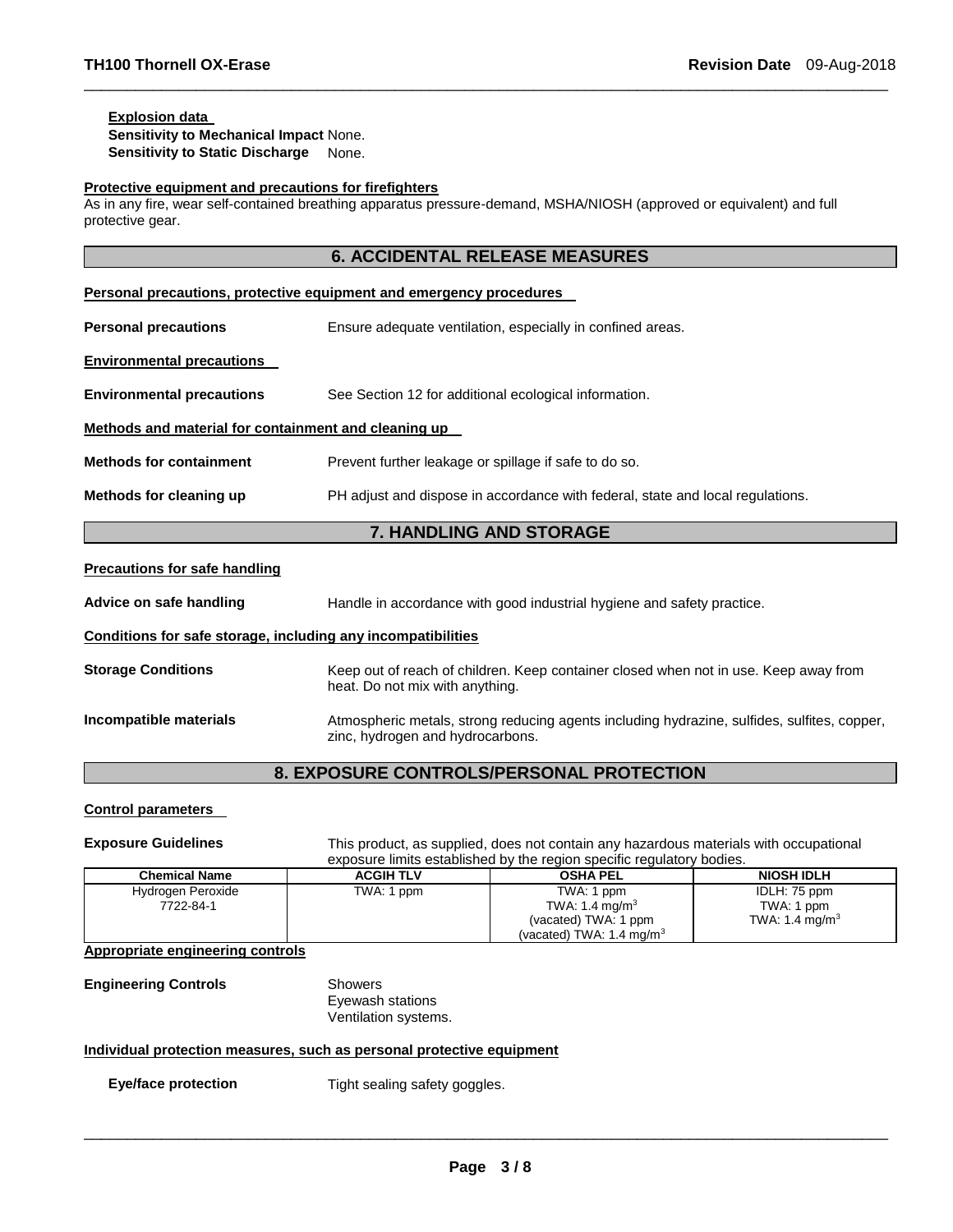| Skin and body protection              | Wear Neoprene or protective rubber gloves.                                                                                                                                                                                                                                                                                       |
|---------------------------------------|----------------------------------------------------------------------------------------------------------------------------------------------------------------------------------------------------------------------------------------------------------------------------------------------------------------------------------|
| <b>Respiratory protection</b>         | If exposure limits are exceeded or irritation is experienced, NIOSH/MSHA approved<br>respiratory protection should be worn. Positive-pressure supplied air respirators may be<br>required for high airborne contaminant concentrations. Respiratory protection must be<br>provided in accordance with current local regulations. |
| <b>General Hygiene Considerations</b> | Do not eat, drink or smoke when using this product. Wash contaminated clothing before<br>reuse.                                                                                                                                                                                                                                  |

\_\_\_\_\_\_\_\_\_\_\_\_\_\_\_\_\_\_\_\_\_\_\_\_\_\_\_\_\_\_\_\_\_\_\_\_\_\_\_\_\_\_\_\_\_\_\_\_\_\_\_\_\_\_\_\_\_\_\_\_\_\_\_\_\_\_\_\_\_\_\_\_\_\_\_\_\_\_\_\_\_\_\_\_\_\_\_\_\_\_\_\_\_

# **9. PHYSICAL AND CHEMICAL PROPERTIES**

#### **Information on basic physical and chemical properties**

| <b>Physical state</b><br>Appearance<br>Color                                        | liauid<br>Clear<br>Clear                                               | Odor<br>Odor threshold     | Apricot<br>No information available |
|-------------------------------------------------------------------------------------|------------------------------------------------------------------------|----------------------------|-------------------------------------|
| <b>Property</b><br>pН                                                               | <b>Values</b><br>5-7                                                   | • Method<br><b>Remarks</b> |                                     |
| Melting point/freezing point<br>Boiling point / boiling range<br><b>Flash point</b> | No information available<br>$100 > 212$ °F<br>No information available |                            |                                     |

**Flammability (solid, gas)** No information available

**No information available Lower flammability limit:** No information available **No information available** 

**No information available** 

**No information available** 

completely soluble No information available **No information available No information available No information available No information available** No information available **Explosive properties** No information available **Oxidizing properties** No information available

**Specific Gravity** 1.01

| <b>Meiting point/freezing point</b> | NO. |
|-------------------------------------|-----|
| Boiling point / boiling range       | 100 |
| <b>Flash point</b>                  | No  |
| <b>Evaporation rate</b>             | <1  |
| Flammability (solid, gas)           | No  |
| <b>Flammability Limit in Air</b>    |     |
| <b>Upper flammability limit:</b>    | No  |
| Lower flammability limit:           | No  |
| Vapor pressure                      | No  |
| Vapor density                       | >1  |
| <b>Specific Gravity</b>             | 1.0 |
| <b>Water solubility</b>             | cor |
| Solubility in other solvents        | No  |
| <b>Partition coefficient</b>        | No  |
| <b>Autoignition temperature</b>     | No  |
| <b>Decomposition temperature</b>    | No  |
| <b>Kinematic viscosity</b>          | No  |
| <b>Dynamic viscosity</b>            | No  |
| <b>Explosive properties</b>         | No  |
| <b>Oxidizing properties</b>         | No  |
|                                     |     |

#### **Other Information**

**Softening point No information available**<br> **Molecular weight No information available Molecular weight <br>VOC Content (%) <br>No information available<br>Note information available Density** 8.47

# **10. STABILITY AND REACTIVITY**

#### **Reactivity**  No data available

#### **Chemical stability**

Stable under recommended storage conditions.

#### **Possibility of Hazardous Reactions**

None under normal processing.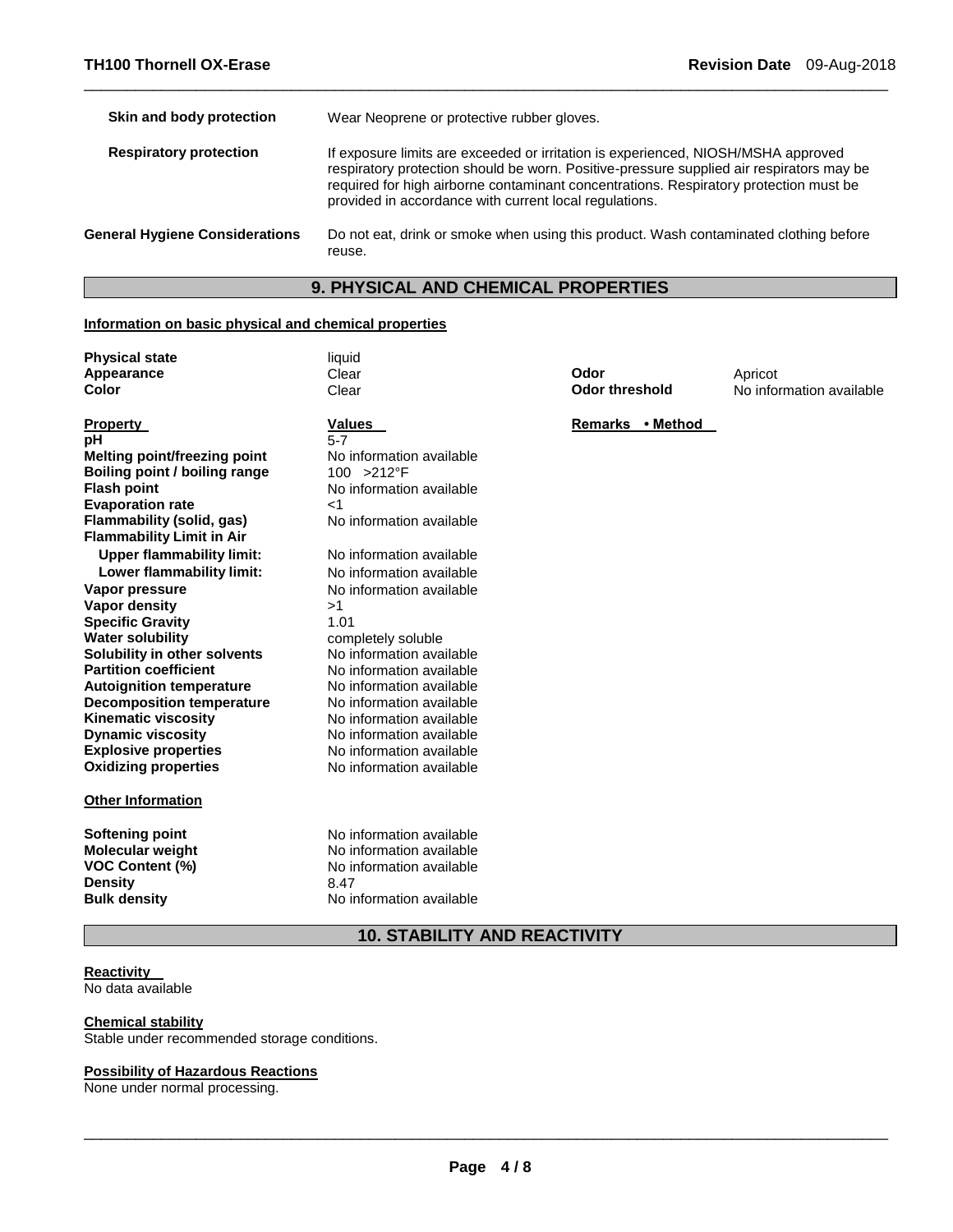#### **Hazardous polymerization** Hazardous polymerization does not occur.

#### **Conditions to avoid**

Extremes of temperature and direct sunlight.

#### **Incompatible materials**

Atmospheric metals, strong reducing agents including hydrazine, sulfides, sulfites, copper, zinc, hydrogen and hydrocarbons.

\_\_\_\_\_\_\_\_\_\_\_\_\_\_\_\_\_\_\_\_\_\_\_\_\_\_\_\_\_\_\_\_\_\_\_\_\_\_\_\_\_\_\_\_\_\_\_\_\_\_\_\_\_\_\_\_\_\_\_\_\_\_\_\_\_\_\_\_\_\_\_\_\_\_\_\_\_\_\_\_\_\_\_\_\_\_\_\_\_\_\_\_\_

# **Hazardous Decomposition Products**

Carbon dioxide (CO2). Carbon monoxide. Heat.

# **11. TOXICOLOGICAL INFORMATION**

#### **Information on likely routes of exposure**

| <b>Product Information</b> | No data available                                            |
|----------------------------|--------------------------------------------------------------|
| <b>Inhalation</b>          | Causes irritation of respiratory tract and mucous membranes. |
| Eye contact                | Severely irritating to eyes.                                 |
| <b>Skin Contact</b>        | No data available.                                           |
| Ingestion                  | Gastric pain and vomiting.                                   |

| <b>Chemical Name</b>           | Oral LD50            | <b>Dermal LD50</b>                               | <b>Inhalation LC50</b>                 |
|--------------------------------|----------------------|--------------------------------------------------|----------------------------------------|
| Hydrogen Peroxide<br>7722-84-1 | $= 801$ mg/kg<br>Rat | $= 4060$ mg/kg<br>( Rat ) = 2000 mg/kg<br>Rabbit | Rat<br>) 4 h<br>$= 2$ g/m <sup>3</sup> |

#### **Information on toxicological effects**

**Symptoms** No information available.

#### **Delayed and immediate effects as well as chronic effects from short and long-term exposure**

| <b>Sensitization</b><br>Germ cell mutagenicity<br>Carcinogenicity                                                            |              | No information available.<br>No information available.<br>No information available.                              |            |             |  |
|------------------------------------------------------------------------------------------------------------------------------|--------------|------------------------------------------------------------------------------------------------------------------|------------|-------------|--|
| <b>Chemical Name</b>                                                                                                         | <b>ACGIH</b> | <b>IARC</b>                                                                                                      | <b>NTP</b> | <b>OSHA</b> |  |
| <b>Hydrogen Peroxide</b><br>7722-84-1                                                                                        | A3           | Group 3                                                                                                          |            |             |  |
| <b>Reproductive toxicity</b><br><b>STOT - single exposure</b><br><b>STOT</b> - repeated exposure<br><b>Aspiration hazard</b> |              | No information available.<br>No information available.<br>No information available.<br>No information available. |            |             |  |

#### **Numerical measures of toxicity - Product Information**

**Unknown Acute Toxicity 8.1 % 9% of the mixture consists of ingredient(s) of unknown toxicity The following values are calculated based on chapter 3.1 of the GHS document.**

# **12. ECOLOGICAL INFORMATION**

#### **Ecotoxicity**

| 93.01% of the mixture consists of components(s) of unknown hazards to the aguatic environment |                      |      |           |  |
|-----------------------------------------------------------------------------------------------|----------------------|------|-----------|--|
| Chemical Name                                                                                 | Algae/aguatic plants | Fish | Crustacea |  |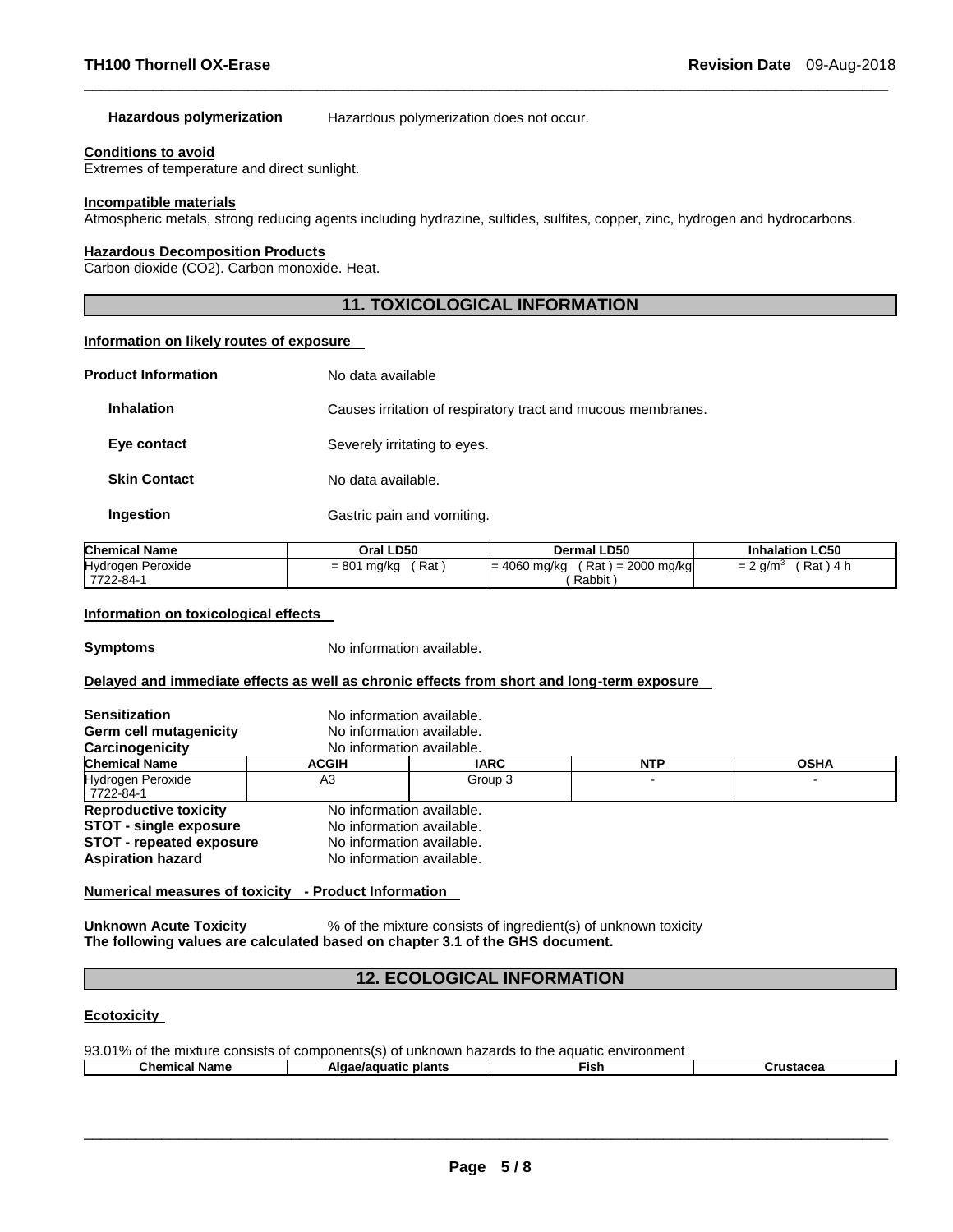| Hydrogen Peroxide | 2.5: 72 h Chlorella vulgaris mg/L | 16.4: 96 h Pimephales promelas | 18 - 32: 48 h Daphnia magna mg/L |
|-------------------|-----------------------------------|--------------------------------|----------------------------------|
| 7722-84-1         | EC50                              | mg/L LC50 10.0 - 32.0: 96 h    | EC50 Static 7.7: 24 h Daphnia    |
|                   |                                   | Oncorhynchus mykiss mg/L LC50  | magna mg/L EC50                  |
|                   |                                   | static 18 - 56: 96 h Lepomis   |                                  |
|                   |                                   | macrochirus mg/L LC50 static   |                                  |

\_\_\_\_\_\_\_\_\_\_\_\_\_\_\_\_\_\_\_\_\_\_\_\_\_\_\_\_\_\_\_\_\_\_\_\_\_\_\_\_\_\_\_\_\_\_\_\_\_\_\_\_\_\_\_\_\_\_\_\_\_\_\_\_\_\_\_\_\_\_\_\_\_\_\_\_\_\_\_\_\_\_\_\_\_\_\_\_\_\_\_\_\_

#### **Persistence and degradability**

No information available.

#### **Bioaccumulation**

No information available.

**Other adverse effects** No information available

# **13. DISPOSAL CONSIDERATIONS**

#### **Waste treatment methods**

**Disposal of wastes** Disposal should be in accordance with applicable regional, national and local laws and regulations.

**Contaminated packaging by Do not reuse container.** 

| <b>Chemical Name</b> | California Hazardous Waste Status |
|----------------------|-----------------------------------|
| Hydrogen Peroxide    | Toxic                             |
| 7722-84-1            | Corrosive                         |
|                      | Ignitable                         |
|                      | Reactive                          |

# **14. TRANSPORT INFORMATION**

**DOT** Not regulated

# **15. REGULATORY INFORMATION**

| <b>International Inventories</b> |          |
|----------------------------------|----------|
| <b>TSCA</b>                      | Complies |
| <b>DSL/NDSL</b>                  | Complies |
| <b>EINECS/ELINCS</b>             | Complies |
| <b>ENCS</b>                      | Complies |
| <b>IECSC</b>                     | Complies |
| <b>KECL</b>                      | Complies |
| <b>PICCS</b>                     | Complies |
| <b>AICS</b>                      | Complies |

**Legend:** 

**TSCA** - United States Toxic Substances Control Act Section 8(b) Inventory **DSL/NDSL** - Canadian Domestic Substances List/Non-Domestic Substances List **EINECS/ELINCS** - European Inventory of Existing Chemical Substances/European List of Notified Chemical Substances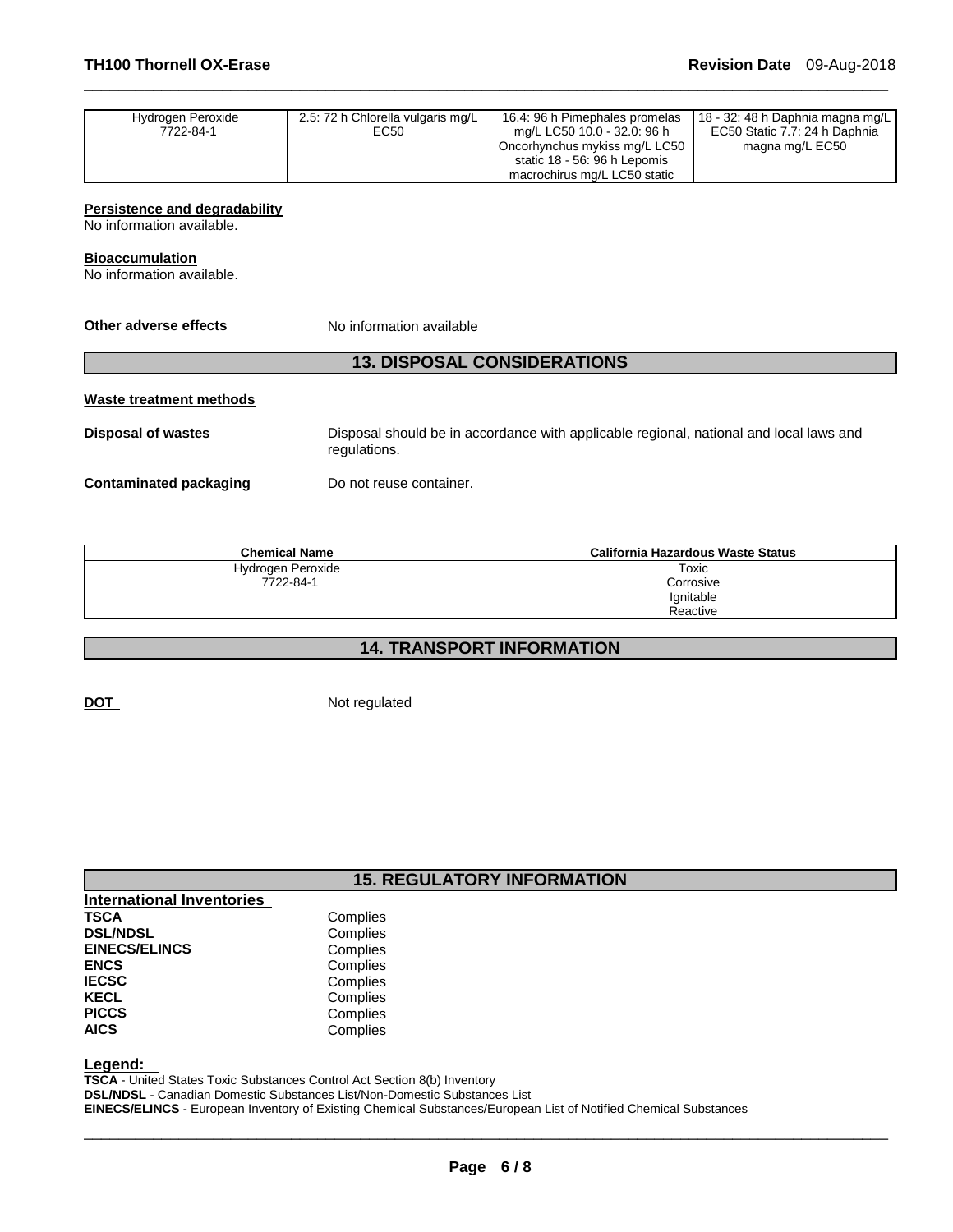**ENCS** - Japan Existing and New Chemical Substances **IECSC** - China Inventory of Existing Chemical Substances **KECL** - Korean Existing and Evaluated Chemical Substances **PICCS** - Philippines Inventory of Chemicals and Chemical Substances

**AICS** - Australian Inventory of Chemical Substances

#### **US Federal Regulations**

#### **SARA 313**

Section 313 of Title III of the Superfund Amendments and Reauthorization Act of 1986 (SARA). This product does not contain any chemicals which are subject to the reporting requirements of the Act and Title 40 of the Code of Federal Regulations, Part 372

\_\_\_\_\_\_\_\_\_\_\_\_\_\_\_\_\_\_\_\_\_\_\_\_\_\_\_\_\_\_\_\_\_\_\_\_\_\_\_\_\_\_\_\_\_\_\_\_\_\_\_\_\_\_\_\_\_\_\_\_\_\_\_\_\_\_\_\_\_\_\_\_\_\_\_\_\_\_\_\_\_\_\_\_\_\_\_\_\_\_\_\_\_

#### **SARA 311/312 Hazard Categories**

| Acute health hazard               | No. |
|-----------------------------------|-----|
| <b>Chronic Health Hazard</b>      | N٥  |
| Fire hazard                       | No. |
| Sudden release of pressure hazard | Nο  |
| <b>Reactive Hazard</b>            | No. |

#### **CWA (Clean Water Act)**

This product does not contain any substances regulated as pollutants pursuant to the Clean Water Act (40 CFR 122.21 and 40 CFR 122.42)

#### **CERCLA**

This material, as supplied, does not contain any substances regulated as hazardous substances under the Comprehensive Environmental Response Compensation and Liability Act (CERCLA) (40 CFR 302) or the Superfund Amendments and Reauthorization Act (SARA) (40 CFR 355). There may be specific reporting requirements at the local, regional, or state level pertaining to releases of this material

| <b>Chemical Name</b> | <b>Hazardous Substances RQs</b> | <b>CERCLA/SARA RQ</b> | <b>Reportable Quantity (RQ)</b> |
|----------------------|---------------------------------|-----------------------|---------------------------------|
| Hydrogen Peroxide    |                                 | 1000 lb               |                                 |
| 7722-84-1            |                                 |                       |                                 |

#### **US State Regulations**

#### **California Proposition 65**

This product does not contain any Proposition 65 chemicals

#### **U.S. State Right-to-Know Regulations**

| <b>Chemical Name</b> | <b>New Jersey</b> | ssachusetts<br>ма: | Pennsvlvania |
|----------------------|-------------------|--------------------|--------------|
| Hydrogen Peroxide    |                   | . .                |              |
| 7722-84-1            |                   |                    |              |

#### **U.S. EPA Label Information**

**EPA Pesticide Registration Number** Not Applicable

| <b>16. OTHER INFORMATION</b> |                  |                     |                                     |                                                   |
|------------------------------|------------------|---------------------|-------------------------------------|---------------------------------------------------|
| <b>NFPA</b>                  | Health hazards 0 | Flammability<br>- 0 | <b>Instability</b> 0                | <b>Physical and Chemical</b><br><b>Properties</b> |
| <b>HMIS</b>                  | Health hazards 1 | Flammability<br>- 0 | <b>Physical hazards</b><br>$\Omega$ | Personal protection X                             |
| <b>Prepared By</b>           | Vuong Nguyen     |                     |                                     |                                                   |
| <b>Issue Date</b>            | 09-Aug-2018      |                     |                                     |                                                   |

#### **Disclaimer**

**The information provided in this Safety Data Sheet is correct to the best of our knowledge, information and belief at the date of its publication. The information given is designed only as a guidance for safe handling, use, processing, storage, transportation, disposal and release and is not to be considered a warranty or quality specification. The information relates only to the specific material designated and may not be valid for such material used in combination with any other materials or in any process, unless specified in the text.**